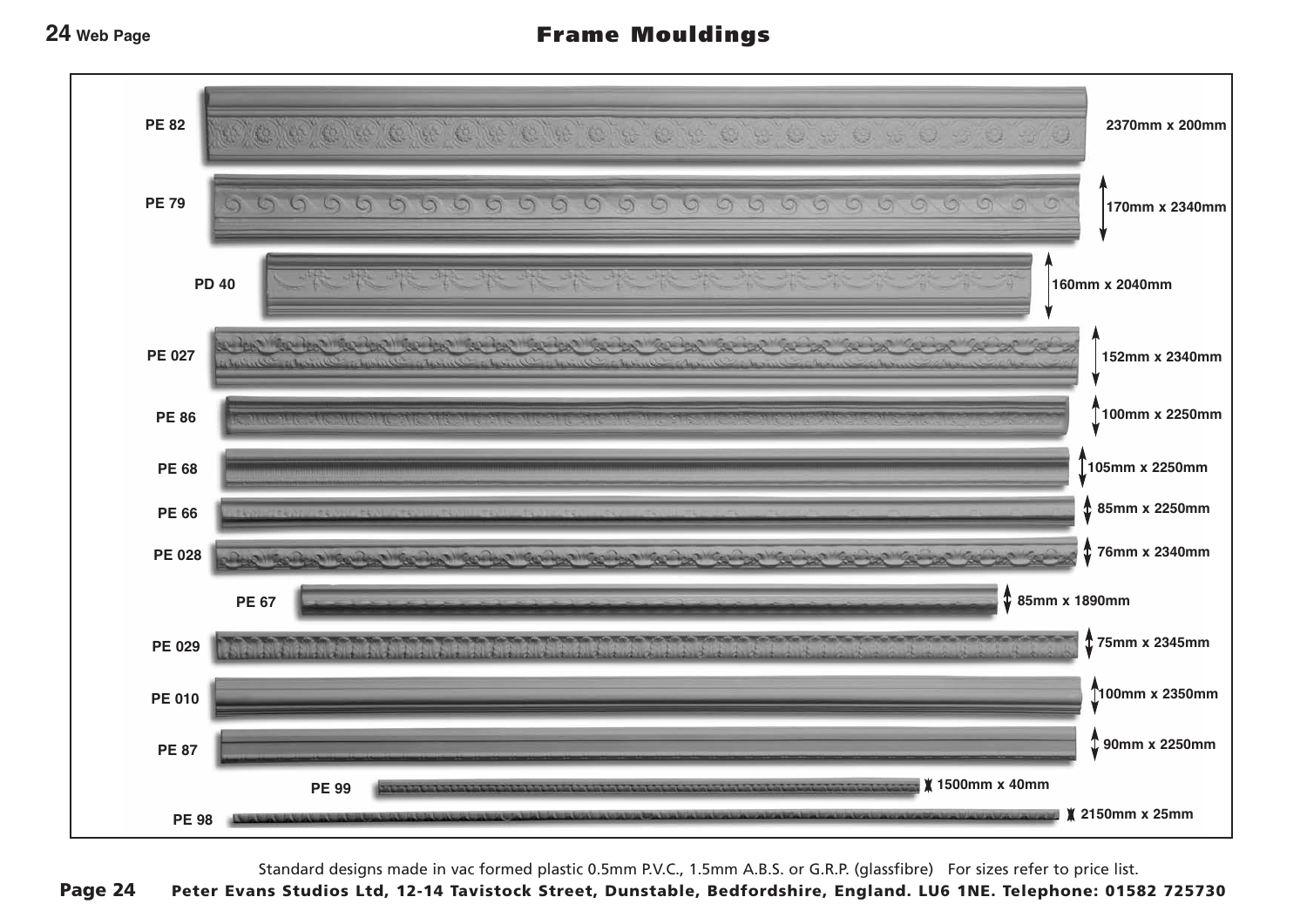## Decorative Frames



Standard designs made in vac formed plastic 0.5mm P.V.C., 1.5mm A.B.S. or G.R.P. (glassfibre) For sizes refer to price list. Peter Evans Studios Ltd, 12-14 Tavistock Street, Dunstable, Bedfordshire, England. LU6 1NE. Telephone: 01582 725730 Page 81

**Web Page 81**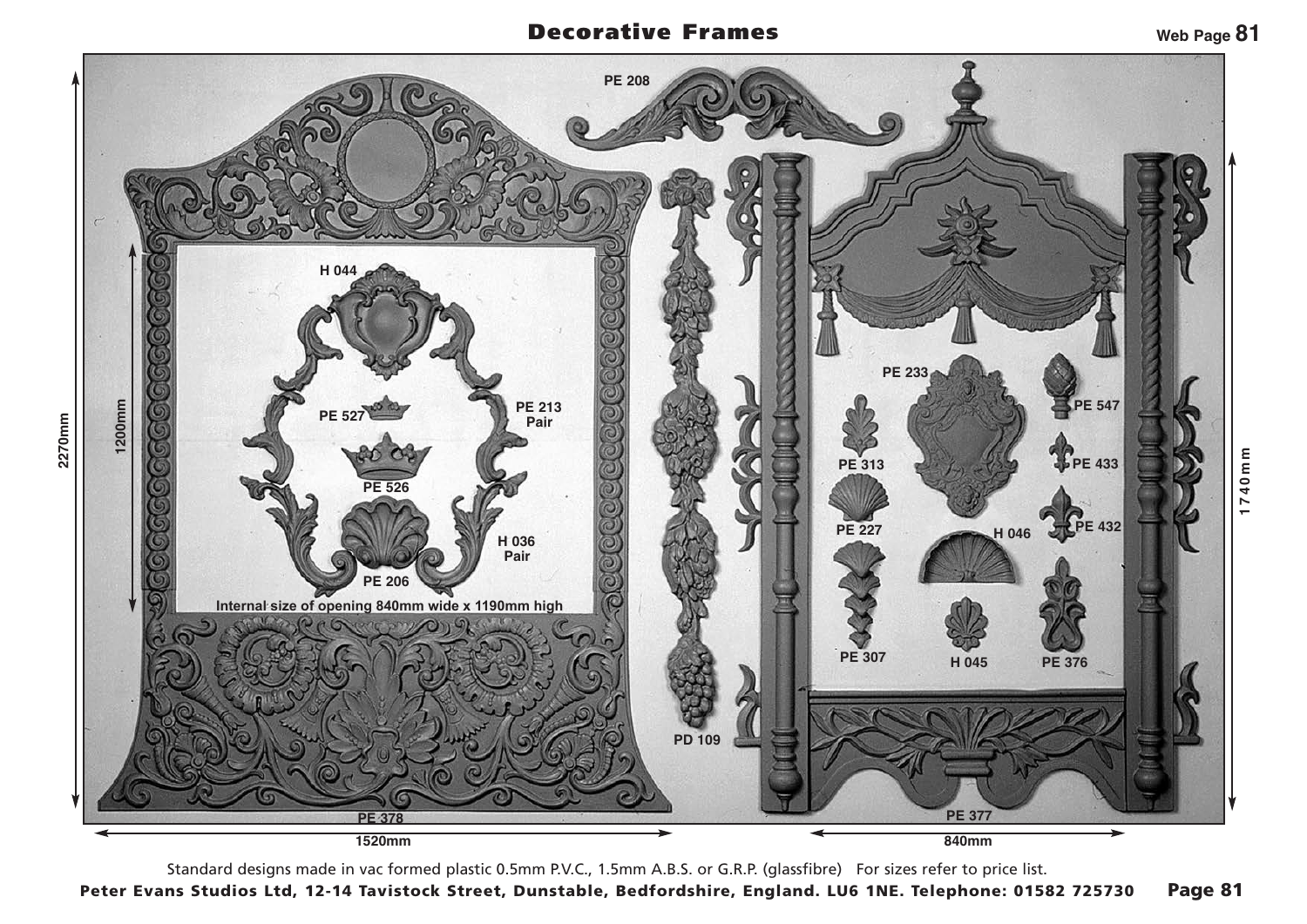## Frames



Standard designs made in vac formed plastic 0.5mm P.V.C., 1.5mm A.B.S. or G.R.P. (glassfibre) For sizes refer to price list.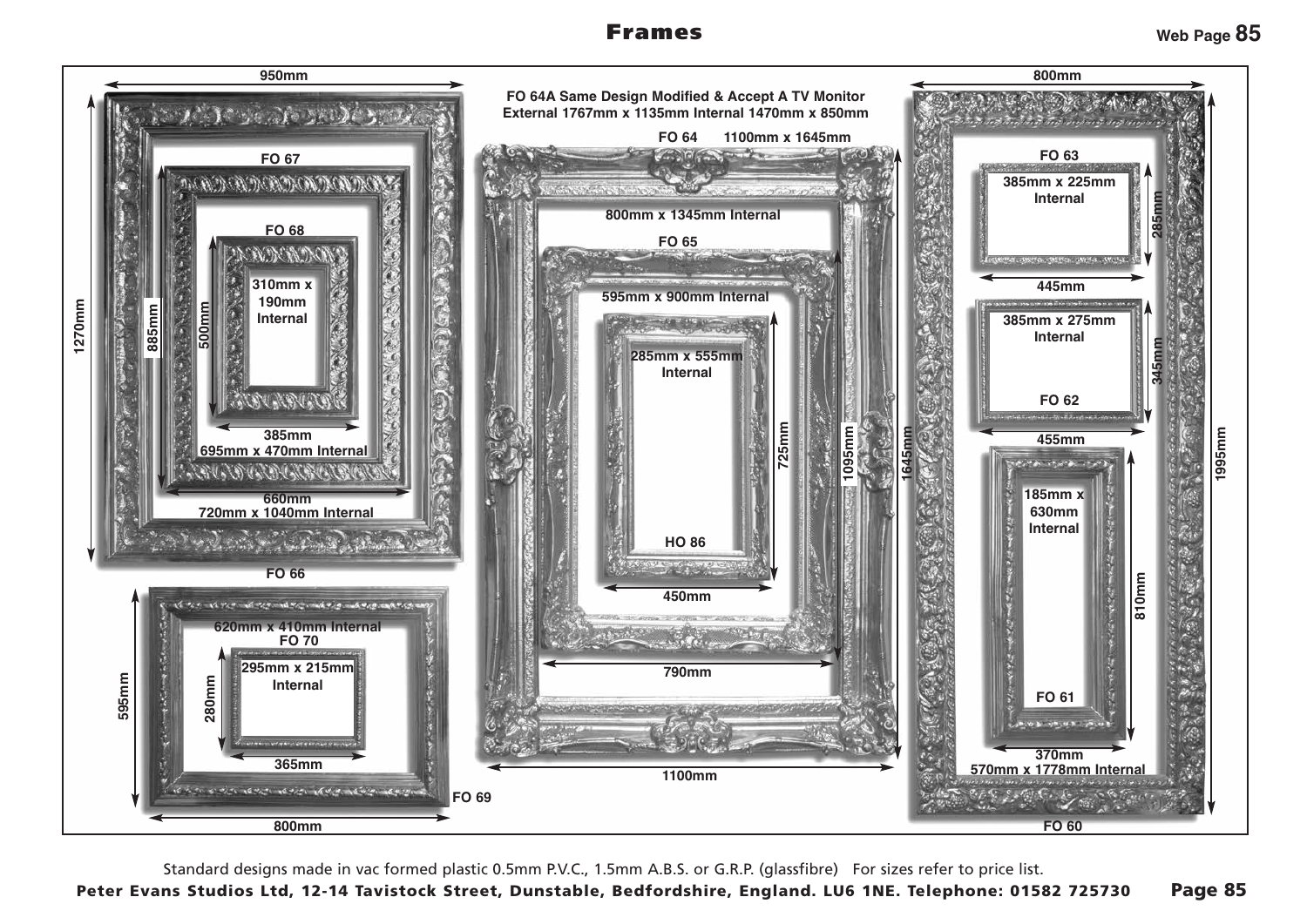### **86 Web Page**

# Frames



Standard designs made in vac formed plastic 0.5mm P.V.C., 1.5mm A.B.S. or G.R.P. (glassfibre) For sizes refer to price list.

Page 86 Peter Evans Studios Ltd, 12-14 Tavistock Street, Dunstable, Bedfordshire, England. LU6 1NE. Telephone: 01582 725730